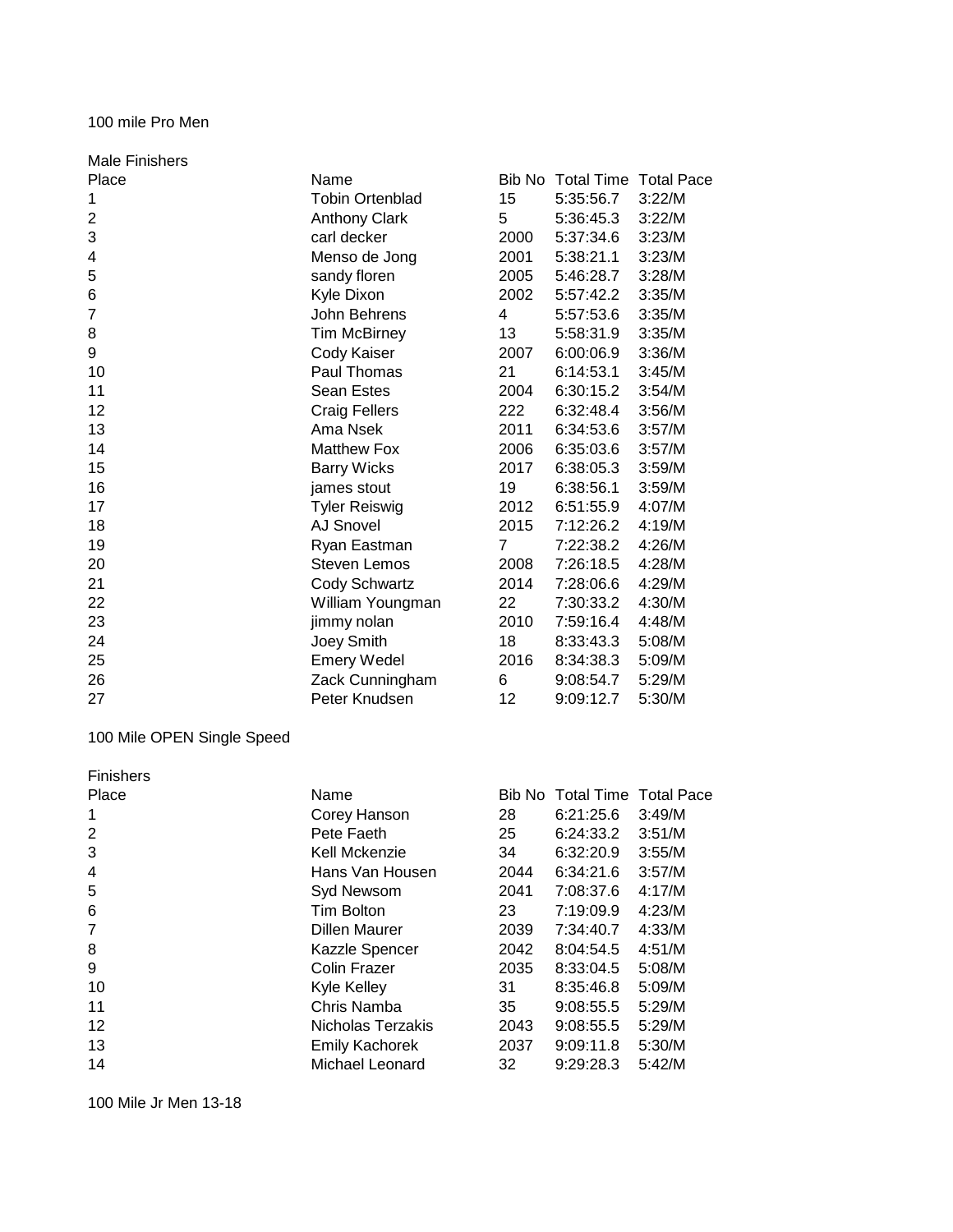| Male Finishers |                       |      |                              |        |
|----------------|-----------------------|------|------------------------------|--------|
| Place          | Name                  |      | Bib No Total Time Total Pace |        |
|                | <b>Tydeman Newman</b> |      | 2048 6:52:48.9 4:08/M        |        |
| 2              | korbin moorehead      |      | 2046 7:15:39.2 4:21/M        |        |
| 3              | Myles Morgan          |      | 2047 7:15:39.2 4:21/M        |        |
| $\overline{4}$ | <b>Brian Kalcic</b>   | 80.  | 7:28:26.6                    | 4:29/M |
| -5             | Liam Guild            | 2045 | $8:44:01.5$ 5:14/M           |        |
|                |                       |      |                              |        |

100 Mile Men 30 & Under

| <b>Male Finishers</b> |                           |      |                              |        |
|-----------------------|---------------------------|------|------------------------------|--------|
| Place                 | Name                      |      | Bib No Total Time Total Pace |        |
| 1                     | <b>Emile Goguely</b>      | 98   | 5:56:45.1                    | 3:34/M |
| 2                     | <b>Patrick Huibregtse</b> | 104  | 6:25:40.6                    | 3:51/M |
| 3                     | <b>Dylan Powell</b>       | 142  | 6:29:40.3                    | 3:54/M |
| 4                     | charles deffarges         | 2054 | 6:29:51.2                    | 3:54/M |
| 5                     | Kyle McCall               | 2069 | 6:31:19.9                    | 3:55/M |
| 6                     | <b>JAKE HORWATH</b>       | 2062 | 6:33:00.6                    | 3:56/M |
| 7                     | miles stepto              | 2077 | 6:34:03.2                    | 3:56/M |
| 8                     | jon goldsmith             | 99   | 6:43:53.8                    | 4:02/M |
| 9                     | michael lee               | 2067 | 6:43:57.4                    | 4:02/M |
| 10                    | Caleb Holtzinger          | 2061 | 6:45:33.2                    | 4:03/M |
| 11                    | <b>Tyler Ackerson</b>     | 82   | 6:48:00.1                    | 4:05/M |
| 12                    | Jordan Kestler            | 2065 | 6:50:55.5                    | 4:07/M |
| 13                    | <b>Gerald Kammerzell</b>  | 2064 | 6:51:38.8                    | 4:07/M |
| 14                    | Alex Infantino            | 2063 | 6:56:41.2                    | 4:10/M |
| 15                    | William Myerhoff          | 97   | 6:56:41.2                    | 4:10/M |
| 16                    | Matthew Edgington         | 95   | 6:56:41.9                    | 4:10/M |
| 17                    | Jordan Miller             | 112  | 6:57:48.3                    | 4:11/M |
| 18                    | lan Cox                   | 93   | 6:58:35.8                    | 4:11/M |
| 19                    | Jake Mikesell             | 110  | 6:58:45.8                    | 4:11/M |
| 20                    | <b>Matt Miller</b>        | 111  | 7:06:06.2                    | 4:16/M |
| 21                    | Cody leuck                | 2068 | 7:06:55.9                    | 4:16/M |
| 22                    | Gene Selkov               | 2075 | 7:09:34.5                    | 4:18/M |
| 23                    | David Guadagnini          | 101  | 7:10:03.9                    | 4:18/M |
| 24                    | <b>Tad Cooke</b>          | 92   | 7:16:52.7                    | 4:22/M |
| 25                    | <b>Matthew Elder</b>      | 96   | 7:26:39.6                    | 4:28/M |
| 26                    | Sasha Zbrozek             | 123  | 7:33:37.7                    | 4:32/M |
| 27                    | Lucas Seibel              | 118  | 7:40:57.9                    | 4:37/M |
| 28                    | <b>Clint Campbell</b>     | 90   | 7:42:47.5                    | 4:38/M |
| 29                    | Dylan Glatt               | 2056 | 7:44:36.7                    | 4:39/M |
| 30                    | Jason Roesslein           | 2073 | 7:51:52.7                    | 4:43/M |
| 31                    | <b>Robert Harris</b>      | 2059 | 7:55:20.6                    | 4:45/M |
| 32                    | <b>Andrew Surgent</b>     | 2079 | 7:56:21.3                    | 4:46/M |
| 33                    | Joe Marcinkowski          | 108  | 8:00:35.4                    | 4:48/M |
| 34                    | <b>Trevor Burmester</b>   | 89   | 8:02:47.7                    | 4:50/M |
| 35                    | <b>Wyles Vance</b>        | 121  | 8:03:27.1                    | 4:50/M |
| 36                    | Paul Levy                 | 107  | 8:07:23.3                    | 4:52/M |
| 37                    | Samuel Hochheimer         | 2060 | 8:09:35.5                    | 4:54/M |
| 38                    | Chase Carter              | 91   | 8:10:19.4                    | 4:54/M |
| 39                    | Jeremy Blencowe           | 87   | 8:14:06.7                    | 4:56/M |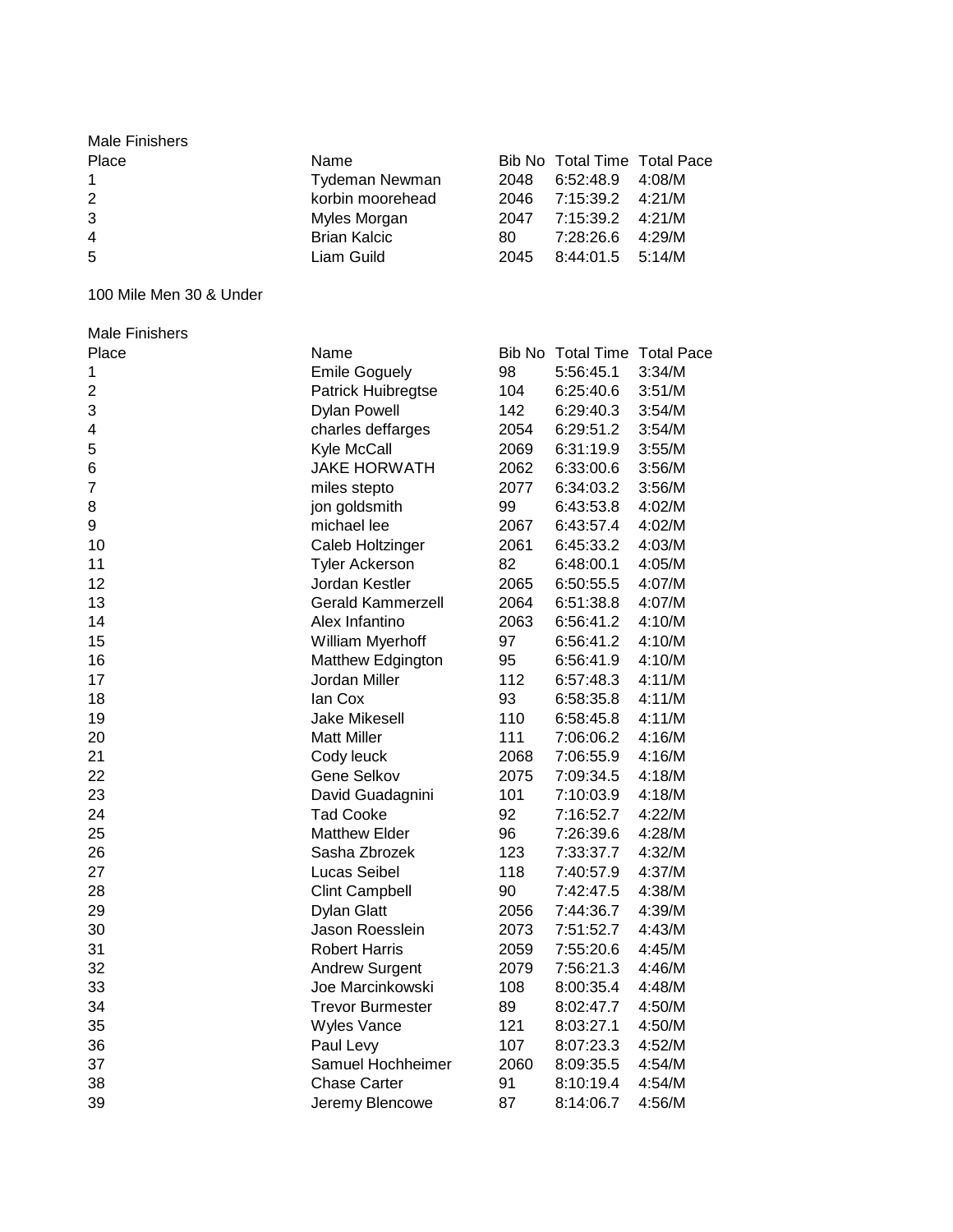| John Bennet              | 85   | 8:18:10.2 | 4:59/M     |
|--------------------------|------|-----------|------------|
| <b>Richard Burroughs</b> | 2050 | 8:19:44.1 | 5:00/M     |
| Jakub Swiadek            | 120  | 8:23:53.2 | 5:02/M     |
| Kevin Mihovich           | 2070 | 8:25:24.5 | 5:03/M     |
| Anthony Augustin         | 84   | 8:26:06.2 | 5:04/M     |
| <b>ADAM KIRSCHHOFFER</b> | 106  | 8:30:00.8 | 5:06/M     |
| <b>Marcus Granberry</b>  | 2058 | 8:36:11.2 | 5:10/M     |
| Sam Berkowitz            | 86   | 8:42:08.2 | 5:13/M     |
| Adam Sklar               | 119  | 8:48:16.7 | 5:17/M     |
| Casey Zilinek            | 2083 | 8:56:30.9 | 5:22/M     |
| Kevin Saravia            | 117  | 9:08:19.9 | 5:29/M     |
| John Kewin               | 105  | 9:09:49.4 | 5:30/M     |
| Kevin Mcclelland         | 109  | 9:10:58.7 | 5:31/M     |
| Gregory Hall             | 102  | 9:15:05.2 | 5:33/M     |
| myles villahermosa       | 2082 | 9:21:10.9 | 5:37/M     |
| <b>Griffin Nemitz</b>    | 113  | 9:21:15.2 | 5:37/M     |
| <b>CURTIS HONG</b>       | 103  | 9:30:19.9 | 5:42/M     |
| Stephen Tranberg         | 2080 | 9:53:00.6 | 5:56/M     |
| Nathan Golshan           | 100  |           | 6:01/M     |
|                          |      |           | 10:01:49.5 |

100 Mile Men 31-40

# Male Finishers<br>Place

| Place | Name                         |      | Bib No Total Time Total Pace |        |
|-------|------------------------------|------|------------------------------|--------|
| 1     | <b>Travis Guillory</b>       | 227  | 5:41:57.0                    | 3:25/M |
| 2     | Eric Chizum                  | 214  | 5:47:48.3                    | 3:29/M |
| 3     | Erik Nelson                  | 2137 | 5:55:52.1                    | 3:34/M |
| 4     | Jeremy Benson                | 2095 | 5:59:04.4                    | 3:35/M |
| 5     | William Doyle-Capitman       | 218  | 6:08:38.2                    | 3:41/M |
| 6     | Tom Eaton                    | 2106 | 6:10:23.1                    | 3:42/M |
| 7     | Ben Logan                    | 248  | 6:12:39.4                    | 3:44/M |
| 8     | Jamie Knowlton               | 2123 | 6:14:07.9                    | 3:44/M |
| 9     | <b>JOHN ALLISON</b>          | 194  | 6:16:46.5                    | 3:46/M |
| 10    | <b>Christopher Beardsley</b> | 2093 | 6:24:30.1                    | 3:51/M |
| 11    | Kevin Herron                 | 2115 | 6:27:05.7                    | 3:52/M |
| 12    | Javier Sanchez Nieto         | 291  | 6:35:43.3                    | 3:57/M |
| 13    | benjamin ragains             | 2143 | 6:37:16.1                    | 3:58/M |
| 14    | Nicholas Sanchez             | 290  | 6:38:02.6                    | 3:59/M |
| 15    | matthew nawrocki             | 265  | 6:38:35.7                    | 3:59/M |
| 16    | Nathan Pearson               | 276  | 6:38:55.8                    | 3:59/M |
| 17    | Adam Bany                    | 197  | 6:39:31.4                    | 4:00/M |
| 18    | Miro Miklos                  | 2133 | 6:46:56.9                    | 4:04/M |
| 19    | <b>Bala Seward</b>           | 2148 | 6:47:04.8                    | 4:04/M |
| 20    | andrew Valestrino            | 310  | 6:48:01.4                    | 4:05/M |
| 21    | Robert Bixby                 | 204  | 6:48:01.4                    | 4:05/M |
| 22    | Keegan Kirby                 | 235  | 6:49:20.8                    | 4:06/M |
| 23    | James Bennett                | 203  | 6:51:49.2                    | 4:07/M |
| 24    | Jed Pope                     | 2142 | 6:53:45.9                    | 4:08/M |
| 25    | Thomas Naab                  | 2135 | 6:53:47.2                    | 4:08/M |
| 26    | Lindsey Furtado              | 2108 | 6:55:26.7                    | 4:09/M |
| 27    | justin sorensen              | 301  | 6:59:48.5                    | 4:12/M |
| 28    | Adam Blanchard               | 206  | 7:00:19.1                    | 4:12/M |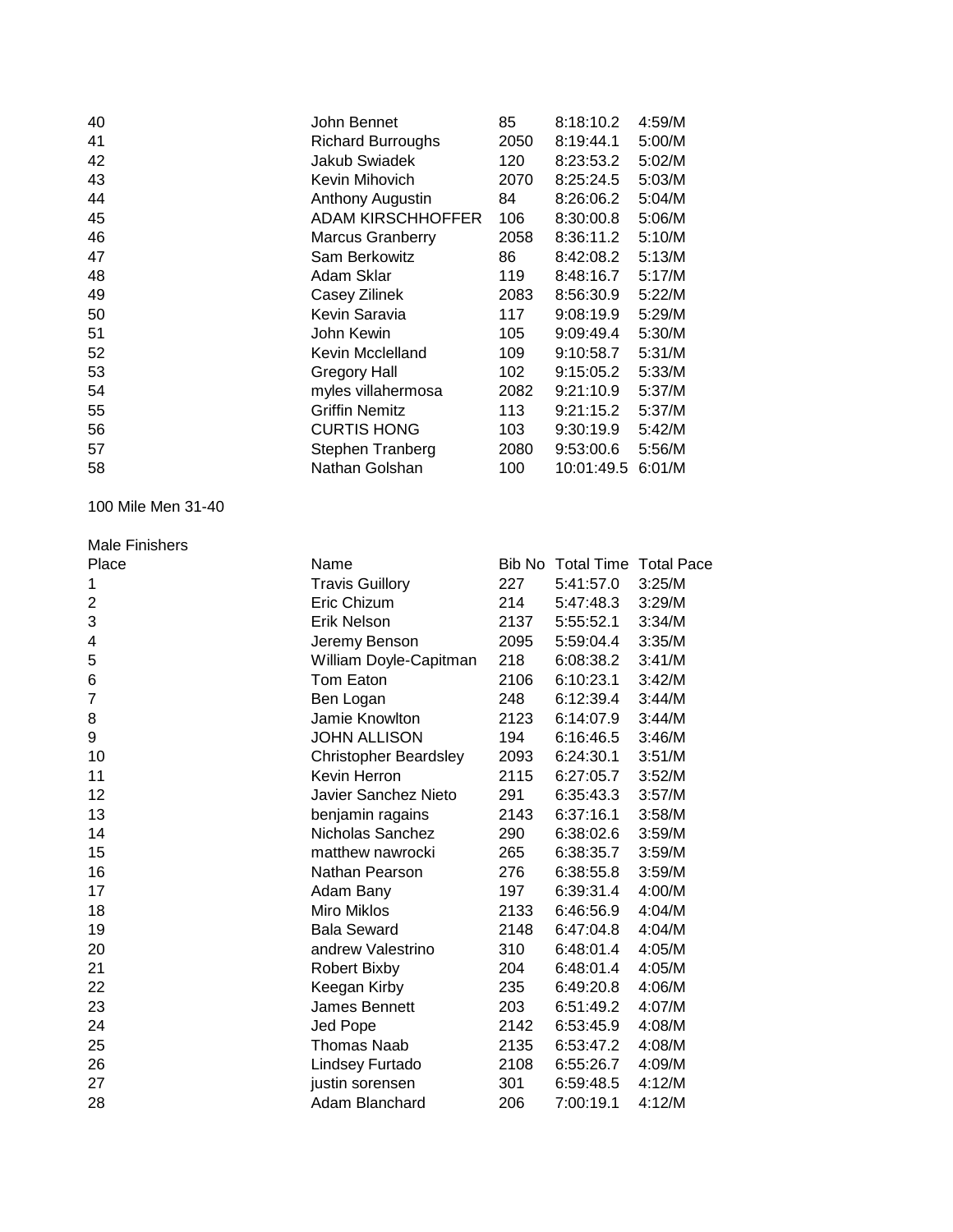| 29 | Jonathan Dickey        | 2104 | 7:00:25.4 | 4:12/M |
|----|------------------------|------|-----------|--------|
| 30 | Keith Hillier          | 232  | 7:02:24.1 | 4:13/M |
| 31 | Chris Esparza          | 220  | 7:02:25.8 | 4:13/M |
| 32 | Jake Stangel           | 302  | 7:10:14.5 | 4:18/M |
| 33 | Anderson Shepard       | 293  | 7:10:36.4 | 4:18/M |
| 34 | <b>Andrew Nelson</b>   | 2136 | 7:11:08.6 | 4:19/M |
| 35 | Aaron Barcheck         | 198  | 7:13:15.3 | 4:20/M |
| 36 | <b>Mike Roberts</b>    | 287  | 7:16:45.6 | 4:22/M |
| 37 | <b>Brian Mott</b>      | 263  | 7:20:15.2 | 4:24/M |
| 38 | <b>Elliott Nolan</b>   | 2138 | 7:20:54.3 | 4:25/M |
| 39 | Jason Divock           | 217  | 7:20:55.5 | 4:25/M |
| 40 | <b>Mark Gernitis</b>   | 2109 | 7:21:39.2 | 4:25/M |
| 41 | <b>Winston Lazar</b>   | 2125 | 7:22:19.2 | 4:25/M |
| 42 | Alexander Broekhof     | 208  | 7:23:14.2 | 4:26/M |
| 43 | Josh Becker            | 202  | 7:25:29.5 | 4:27/M |
| 44 | Nick Masiewicki        | 255  | 7:25:52.4 | 4:28/M |
| 45 | <b>Philip Luedtke</b>  | 2127 | 7:29:11.4 | 4:30/M |
| 46 | Steven Tortorelli      | 308  | 7:31:00.3 | 4:31/M |
| 47 | Caleb Richardson       | 2145 | 7:32:49.3 | 4:32/M |
| 48 | Nathan Pfeifer         | 2141 | 7:34:56.8 | 4:33/M |
| 49 | nikko lubinski         | 249  | 7:37:57.5 | 4:35/M |
| 50 | <b>Elliott Brenner</b> | 2097 | 7:40:09.2 | 4:36/M |
| 51 | <b>Daniel Parker</b>   | 275  | 7:40:25.4 | 4:36/M |
| 52 | Antonio Miranda        | 260  | 7:43:25.1 | 4:38/M |
| 53 | Alfredo Machado        | 251  | 7:44:50.2 | 4:39/M |
| 54 | <b>Tyler Nutter</b>    | 271  | 7:51:28.7 | 4:43/M |
| 55 | <b>Wesley Smith</b>    | 2150 | 7:51:55.2 | 4:43/M |
| 56 | Karl Archibald         | 2090 | 7:54:15.3 | 4:45/M |
| 57 | Stephen Lambe          | 240  | 7:54:20.2 | 4:45/M |
| 58 | Ryan Baumann           | 200  | 7:54:20.4 | 4:45/M |
| 59 | John Adams Adams       | 2088 | 7:55:22.7 | 4:45/M |
| 60 | <b>Brett Marty</b>     | 2130 | 7:55:33.9 | 4:45/M |
| 61 | Kelly Korevec          | 238  | 7:55:43.1 | 4:45/M |
| 62 | Alec Riendeau          | 285  | 7:55:54.1 | 4:46/M |
| 63 | Michael Cordova        | 215  | 7:56:55.2 | 4:46/M |
| 64 | Damon Brewer           | 207  | 7:57:06.9 | 4:46/M |
| 65 | David Towey            | 309  | 8:00:49.4 | 4:48/M |
| 66 | Scott Hume             | 2119 | 8:06:04.5 | 4:52/M |
| 67 | Ryan Cate              | 212  | 8:10:26.9 | 4:54/M |
| 68 | <b>Aaron Stinner</b>   | 303  | 8:12:04.9 | 4:55/M |
| 69 | Paul Droubay           | 219  | 8:14:13.2 | 4:57/M |
| 70 | Chris Atkinson         | 2091 | 8:14:16.4 | 4:57/M |
| 71 | Nick Gilligan          | 2110 | 8:15:09.9 | 4:57/M |
| 72 | Adam Camero            | 210  | 8:15:26.5 | 4:57/M |
| 73 | Jeremy Loeb            | 247  | 8:15:58.2 | 4:58/M |
| 74 | Steven Wilson          | 2154 | 8:21:18.6 | 5:01/M |
| 75 | <b>Matthew Baffert</b> | 2092 | 8:23:08.2 | 5:02/M |
| 76 | <b>Eric Hinkley</b>    | 2117 | 8:24:00.8 | 5:02/M |
| 77 | Kyle Taylor            | 2152 | 8:26:08.6 | 5:04/M |
| 78 | lan Dapot              | 2103 | 8:26:51.5 | 5:04/M |
| 79 | David Porter           | 280  | 8:26:52.2 | 5:04/M |
| 80 | Barry O'Brien          | 272  | 8:27:34.8 | 5:05/M |
|    |                        |      |           |        |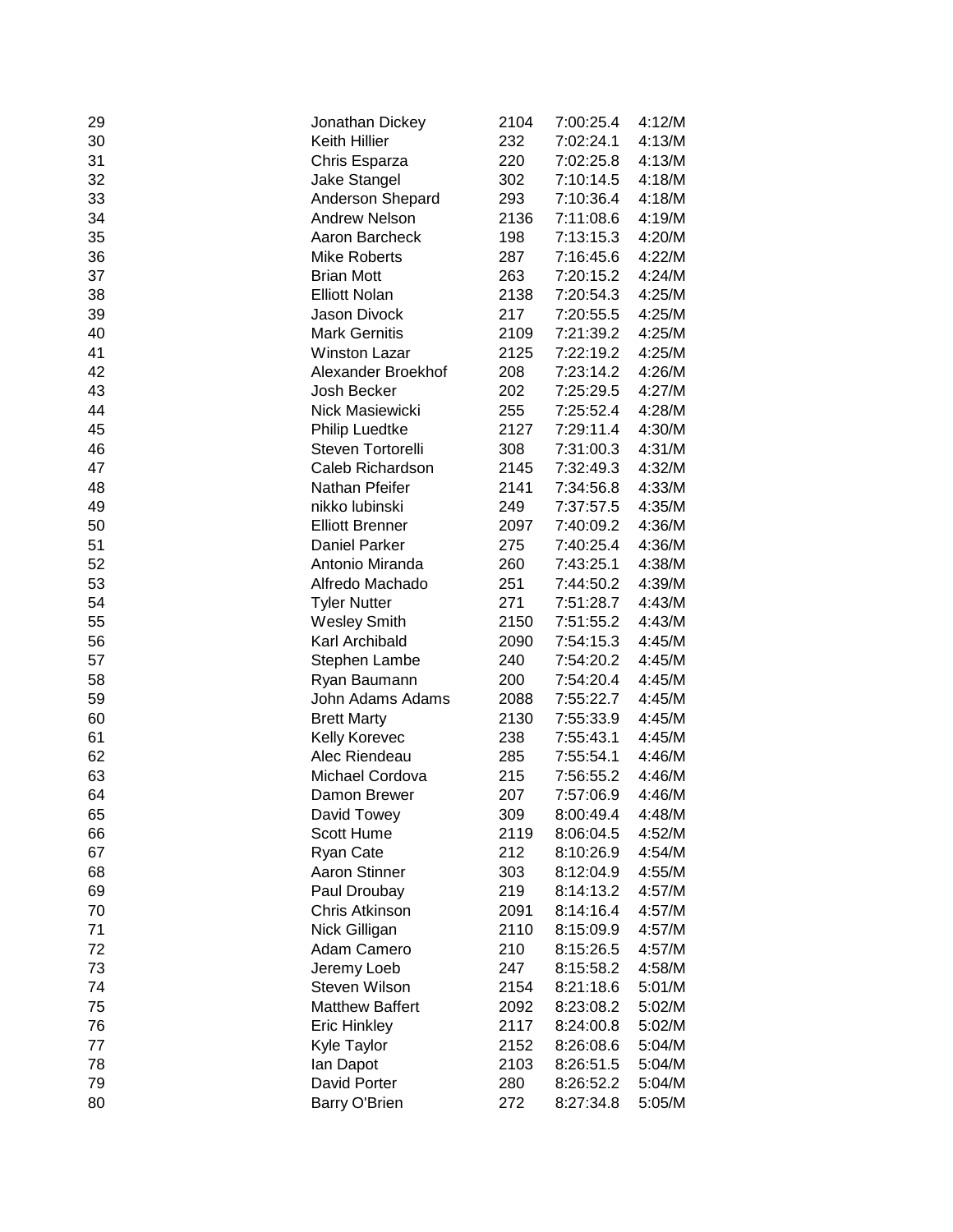| 81  | John Danby               | 2102 | 8:30:06.9  | 5:06/M |
|-----|--------------------------|------|------------|--------|
| 82  | Nehemiah Brown           | 2098 | 8:30:34.5  | 5:06/M |
| 83  | AJ Renold                | 2144 | 8:30:50.7  | 5:07/M |
| 84  | Kyle Liske               | 246  | 8:35:14.9  | 5:09/M |
| 85  | <b>Collin McCarthy</b>   | 2131 | 8:36:09.8  | 5:10/M |
| 86  | Andrew Langfield         | 241  | 8:37:24.4  | 5:10/M |
| 87  | Mitchell Gleason         | 2111 | 8:41:03.7  | 5:13/M |
| 88  | <b>Marek Hadlaw</b>      | 228  | 8:41:48.3  | 5:13/M |
| 89  | <b>Garth Talbott</b>     | 306  | 8:41:49.8  | 5:13/M |
| 90  | Devon Beam               | 201  | 8:42:00.8  | 5:13/M |
| 91  | <b>Wes Morrill</b>       | 262  | 8:42:05.3  | 5:13/M |
| 92  | Derek weider             | 314  | 8:43:00.5  | 5:14/M |
| 93  | <b>Cameron Falconer</b>  | 2034 | 8:43:16.7  | 5:14/M |
| 94  | Stephen Pappas           | 2139 | 8:45:51.8  | 5:16/M |
| 95  | Kyle Blaikie             | 205  | 8:54:11.7  | 5:21/M |
| 96  | Alec Castellanos         | 211  | 8:54:14.9  | 5:21/M |
| 97  | <b>Trevor McHenry</b>    | 257  | 8:57:21.5  | 5:22/M |
| 98  | Casey Warcken            | 313  | 8:57:22.5  | 5:22/M |
| 99  | <b>Brent Lind</b>        | 245  | 8:57:29.2  | 5:22/M |
| 100 | <b>Wesley Smith</b>      | 298  | 9:01:05.7  | 5:25/M |
| 101 | Kevin Gorchinski         | 2113 | 9:02:09.3  | 5:25/M |
| 102 | <b>Jason Clark</b>       | 2100 | 9:10:23.8  | 5:30/M |
| 103 | <b>Chris Zeitler</b>     | 318  | 9:14:11.5  | 5:33/M |
| 104 | Benjamin Kasa            | 233  | 9:14:12.7  | 5:33/M |
| 105 | Zaine Magee              | 2129 | 9:15:30.6  | 5:33/M |
| 106 | <b>Wes Morrill</b>       | 2134 | 9:21:22.8  | 5:37/M |
| 107 | Joe Keto                 | 234  | 9:23:13.2  | 5:38/M |
| 108 | <b>Matthew Hickerson</b> | 2116 | 9:24:10.4  | 5:39/M |
| 109 | Alexandre Kirillov       | 236  | 9:25:19.3  | 5:39/M |
| 110 | <b>Brian Neumann</b>     | 268  | 9:32:10.2  | 5:43/M |
| 111 | <b>Chad Strahlo</b>      | 305  | 9:42:38.2  | 5:50/M |
| 112 | Adam Chavez              | 213  | 9:45:52.7  | 5:52/M |
| 113 | Kim van Berkel           | 311  | 9:47:04.2  | 5:52/M |
| 114 | Adem Rudin               | 2147 | 9:48:14.2  | 5:53/M |
| 115 | Michael Morgan           | 2288 | 9:54:23.5  | 5:57/M |
| 116 | Rad Beauton              | 2094 | 9:57:13.5  | 5:58/M |
| 117 | Jason Haney              | 229  | 10:00:28.3 | 6:00/M |
|     |                          |      |            |        |

100 Mile Men 41-50

| <b>Male Finishers</b> |
|-----------------------|
|                       |
|                       |

| Place          | Name                  |      | Bib No Total Time Total Pace |        |
|----------------|-----------------------|------|------------------------------|--------|
|                | <b>Michael Sayers</b> | 453  | 5:59:53.3                    | 3:36/M |
| 2              | Mike Donahue          | 2189 | 6:07:17.8                    | 3:40/M |
| 3              | John Hotob            | 2289 | 6:07:35.1                    | 3:41/M |
| $\overline{4}$ | Justin Robinson       | 2217 | 6:11:54.1                    | 3:43/M |
| 5              | <b>Troy Deibert</b>   | 2186 | 6:17:20.9                    | 3:46/M |
| 6              | Kenny Burt            | 2177 | 6:23:53.2                    | 3:50/M |
| $\overline{7}$ | Scott Robinson        | 450  | 6:24:50.1                    | 3:51/M |
| 8              | <b>Todd Mitchell</b>  | 435  | 6:35:25.1                    | 3:57/M |
| 9              | Rob Hunt              | 410  | 6:37:27.3                    | 3:58/M |
| 10             | <b>Richard Blanco</b> | 380  | 6:39:42.4                    | 4:00/M |
|                |                       |      |                              |        |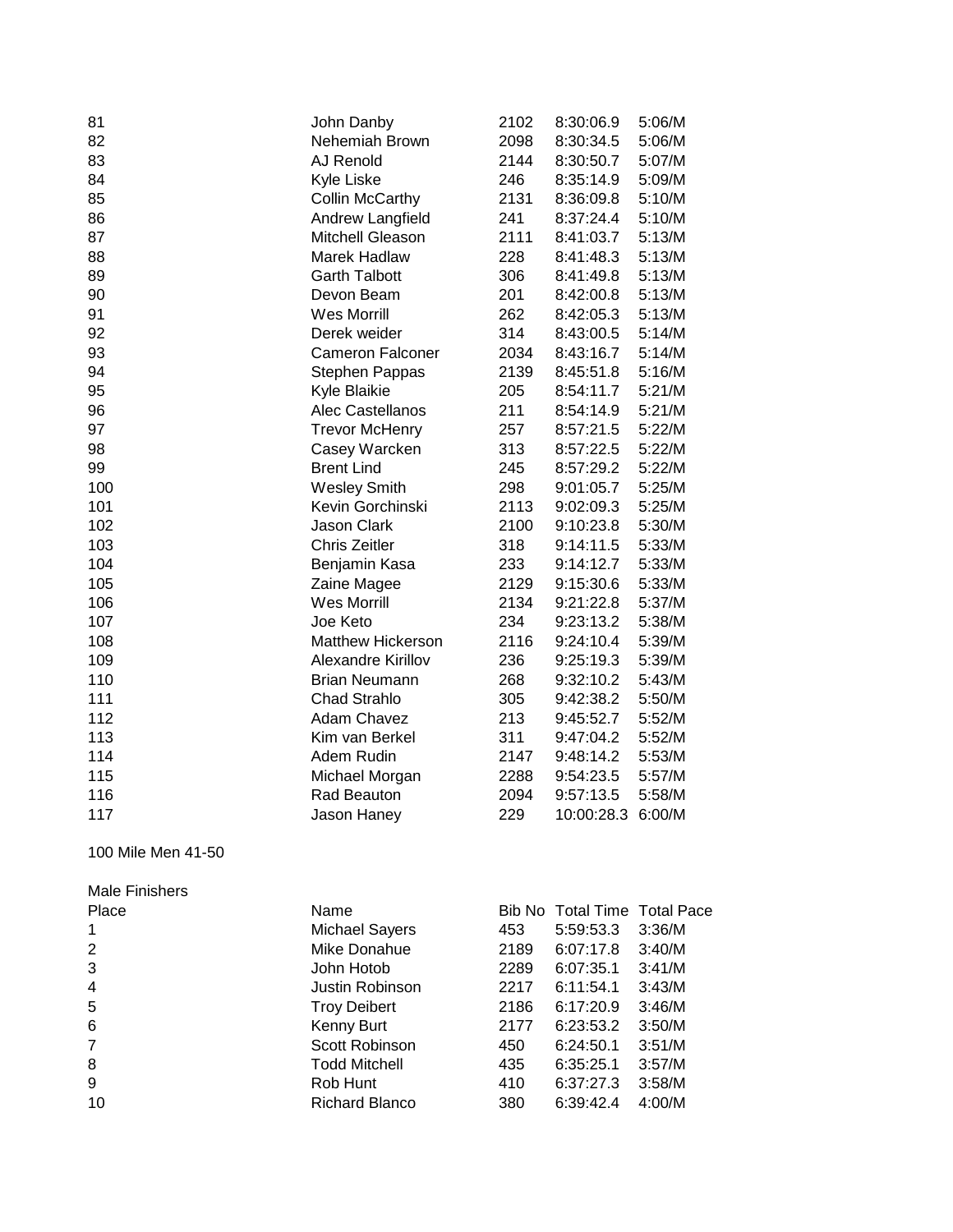| 11 | James Smith                     | 458  | 6:46:05.2 | 4:04/M           |
|----|---------------------------------|------|-----------|------------------|
| 12 | <b>Rich Hufford</b>             | 2197 | 6:48:38.1 | 4:05/M           |
| 13 | Adrian Lobito                   | 426  | 6:52:18.8 | 4:07/M           |
| 14 | <b>Matt Adams</b>               | 376  | 6:53:03.9 | 4:08/M           |
| 15 | <b>Brian Gross</b>              | 403  | 6:54:21.2 | 4:09/M           |
| 16 | <b>Randy Shelton</b>            | 455  | 6:54:48.4 | 4:09/M           |
| 17 | <b>Gabe Sanctuary</b>           | 452  | 6:56:06.7 | 4:10/M           |
| 18 | Jacob Gilchrist                 | 400  | 6:57:31.1 | 4:11/M           |
| 19 | <b>Richard Loewen</b>           | 427  | 7:00:04.8 | 4:12/M           |
| 20 | <b>Troy Taylor</b>              | 460  | 7:01:01.8 | 4:13/M           |
| 21 | Alan Bernier                    | 378  | 7:08:00.9 | 4:17/M           |
| 22 | Justin Morgan                   | 438  | 7:08:47.9 | 4:17/M           |
| 23 | jon pritchett                   | 2214 | 7:10:28.9 | 4:18/M           |
| 24 | David McAteer                   | 430  | 7:10:29.4 | 4:18/M           |
| 25 | <b>Marcus Gosling</b>           | 402  | 7:14:08.9 | 4:20/M           |
| 26 | Lance Crow                      | 390  | 7:14:30.4 | 4:21/M           |
| 27 | bob gobey                       | 2193 | 7:14:43.2 | 4:21/M           |
| 28 | Max Whittaker                   | 2230 | 7:15:04.4 | 4:21/M           |
| 29 | Darin Smedberg                  | 456  | 7:18:10.2 | 4:23/M           |
| 30 | <b>Greg Willard</b>             | 2231 | 7:22:11.4 | 4:25/M           |
| 31 | Chad Timmerman                  | 2225 | 7:22:36.4 | 4:26/M           |
| 32 | <b>Brian Finley</b>             | 396  | 7:23:52.9 | 4:26/M           |
| 33 | Jeremiah Johnson                | 414  | 7:24:07.2 | 4:26/M           |
| 34 | <b>Mark Fellows</b>             | 2292 | 7:24:10.4 | 4:27/M           |
| 35 | keith jordon                    | 415  | 7:24:56.9 | 4:27/M           |
| 36 | Chris Schierholtz               | 2220 | 7:26:10.4 | 4:28/M           |
| 37 | Graham Hymus                    | 412  | 7:30:00.8 | 4:30/M           |
| 38 | nigel walker                    | 462  | 7:30:59.5 | 4:31/M           |
| 39 | Lynden Mclaughlan               | 433  | 7:35:10.2 | 4:33/M           |
| 40 | <b>Charles Panaccione</b>       | 484  | 7:38:26.6 | 4:35/M           |
| 41 | Jason Snovel                    | 459  | 7:40:38.4 | 4:36/M           |
| 42 | <b>Troy DeLong</b>              | 393  | 7:41:47.1 | 4:37/M           |
| 43 | Erik Anderson                   | 2172 | 7:42:40.1 | 4:38/M           |
| 44 | Colin Davidson                  | 2185 | 7:42:43.7 | 4:38/M           |
| 45 | <b>Matthew Nelson</b>           | 2210 | 7:42:43.8 | 4:38/M           |
| 46 | Mike Morgan                     | 437  | 7:44:30.4 | 4:39/M           |
| 47 |                                 | 407  | 7:46:23.3 | 4:40/M           |
| 48 | Lance Hooper<br>Tobias Chapman  | 2180 | 7:47:49.3 | 4:41/M           |
| 49 | John LaMarche                   | 422  | 7:53:28.2 | 4:44/M           |
| 50 | Michael Webber                  | 465  | 7:53:54.2 | 4:44/M           |
|    |                                 | 420  | 7:58:19.2 | 4:47/M           |
| 51 | Richard Kowalczyk               |      |           |                  |
| 52 | William Kemper<br>Peter Zlatnik | 2201 | 7:58:41.7 | 4:47/M<br>4:50/M |
| 53 |                                 | 470  | 8:02:31.4 |                  |
| 54 | Kevin Mchugh                    | 432  | 8:04:04.4 | 4:50/M           |
| 55 | Martin Kozera                   | 2204 | 8:06:40.5 | 4:52/M           |
| 56 | Scott Agatep                    | 377  | 8:07:21.7 | 4:52/M           |
| 57 | <b>Mark Buettner</b>            | 384  | 8:11:47.6 | 4:55/M           |
| 58 | <b>Eric Bustos</b>              | 386  | 8:12:55.7 | 4:56/M           |
| 59 | Johannes Huseby                 | 411  | 8:13:28.8 | 4:56/M           |
| 60 | <b>Brett Weible</b>             | 466  | 8:14:29.3 | 4:57/M           |
| 61 | <b>Justin Hintz</b>             | 406  | 8:14:37.8 | 4:57/M           |
| 62 | Chris Kaufman                   | 2199 | 8:15:32.2 | 4:57/M           |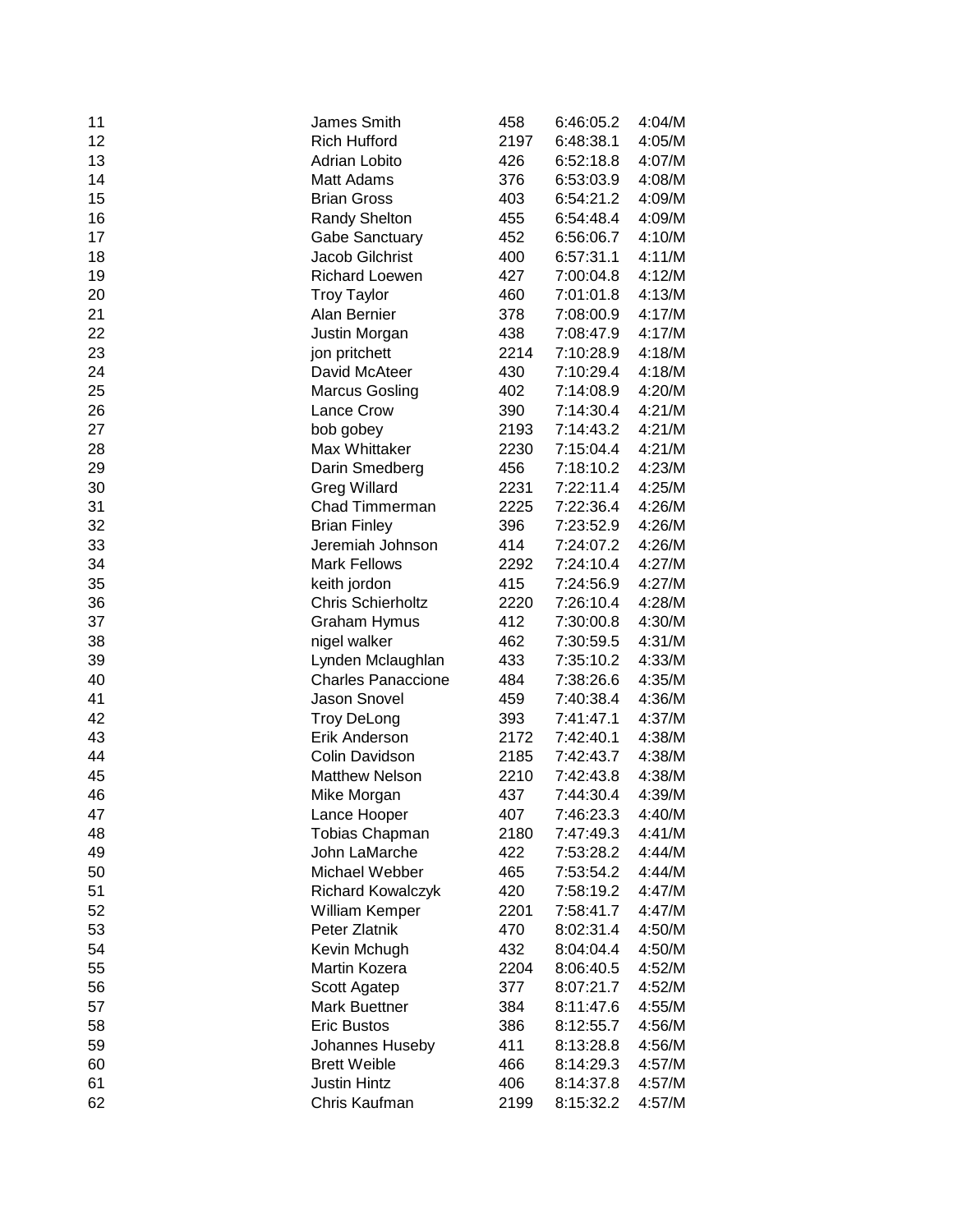| 63                     | <b>Gabriel Byrne</b>      | 2178 | 8:16:42.5 | 4:58/M |
|------------------------|---------------------------|------|-----------|--------|
| 64                     | Jonz Norine               | 442  | 8:21:29.6 | 5:01/M |
| 65                     | <b>Bill Reuss</b>         | 447  | 8:21:33.4 | 5:01/M |
| 66                     | <b>Erik Muller</b>        | 2209 | 8:21:46.6 | 5:01/M |
| 67                     | Doug Frederick            | 485  | 8:22:33.6 | 5:02/M |
| 68                     | chris Noesser             | 441  | 8:23:09.8 | 5:02/M |
| 69                     | Jeffrey Guild             | 2194 | 8:33:54.3 | 5:08/M |
| 70                     | John-Rhys Newman          | 2211 | 8:38:01.9 | 5:11/M |
| 71                     | <b>Brett Nelson</b>       | 439  | 8:40:39.7 | 5:12/M |
| 72                     | <b>Ty Nelson</b>          | 440  | 8:40:39.7 | 5:12/M |
| 73                     | Paul Richeson             | 2215 | 8:42:50.4 | 5:14/M |
| 74                     | Jason Rimmer              | 2216 | 8:43:05.3 | 5:14/M |
| 75                     | Justin Bucktrout          | 383  | 8:46:48.3 | 5:16/M |
| 76                     | Jeff Dickison             | 2187 | 8:49:16.1 | 5:18/M |
| 77                     | Matt Robertson            | 449  | 8:57:03.5 | 5:22/M |
| 78                     | <b>Bryan Yates</b>        | 468  | 8:57:06.7 | 5:22/M |
| 79                     | <b>Matthew Sacht</b>      | 2218 | 9:00:22.3 | 5:24/M |
| 80                     | Alan Fox                  | 398  | 9:02:51.1 | 5:26/M |
| 81                     | Jason Figone              | 395  | 9:03:08.2 | 5:26/M |
| 82                     | <b>Hardy Bullock</b>      | 385  | 9:04:04.8 | 5:26/M |
| 83                     | John Old                  | 444  | 9:05:27.5 | 5:27/M |
| 84                     | <b>Wolf Oetting</b>       | 443  | 9:06:37.5 | 5:28/M |
| 85                     | <b>Ted Langevin</b>       | 423  | 9:08:46.3 | 5:29/M |
| 86                     | Hugh Hynes                | 413  | 9:10:31.5 | 5:30/M |
| 87                     | mike pope                 | 2212 | 9:10:45.1 | 5:30/M |
| 88                     | <b>Matthew Triska</b>     | 2226 | 9:10:45.3 | 5:30/M |
| 89                     | <b>Tyson Godfrey</b>      | 401  | 9:13:10.5 | 5:32/M |
| 90                     | shawn hughes              | 2198 | 9:14:23.5 | 5:33/M |
| 91                     | Will Waggoner             | 2227 | 9:14:47.8 | 5:33/M |
| 92                     | Aron Campisano            | 2179 | 9:17:31.5 | 5:35/M |
| 93                     | Cisco Moran               | 436  | 9:19:14.5 | 5:36/M |
| 94                     | <b>Aaron Rezentes</b>     | 448  | 9:20:50.8 | 5:37/M |
| 95                     | Jonathan Peischl          | 446  | 9:31:00.3 | 5:43/M |
| 96                     | Gregory P. Smith          | 457  | 9:36:24.3 | 5:46/M |
| 97                     | Jeffrey Shumway           | 2222 | 9:42:59.5 | 5:50/M |
| 98                     | <b>Christopher Cubiss</b> | 391  | 9:50:32.7 | 5:54/M |
| $100$ Mile Men $E1$ CO |                           |      |           |        |

### 100 Mile Men 51-60

| Male Finishers |                     |      |                              |        |
|----------------|---------------------|------|------------------------------|--------|
| Place          | Name                |      | Bib No Total Time Total Pace |        |
|                | John Hunt           | 526  | 5:56:27.9                    | 3:34/M |
| 2              | <b>Rich Thurman</b> | 566  | 6:03:21.2                    | 3:38/M |
| 3              | Aaron Long          | 2263 | 6:18:34.8                    | 3:47/M |
| $\overline{4}$ | paul miers          | 2266 | 6:21:27.2                    | 3:49/M |
| 5              | Mike Castaldo       | 2246 | 6:25:13.3                    | 3:51/M |
| 6              | Kyle Rafford        | 2270 | 6:29:19.2                    | 3:54/M |
| 7              | john mundelius      | 547  | 6:32:27.6                    | 3:55/M |
| 8              | Mark Howland        | 524  | 6:35:49.8                    | 3:57/M |
| 9              | Chris DeMattei      | 509  | 6:36:25.6                    | 3:58/M |
| 10             | Michael Vomund      | 572  | 6:36:41.4                    | 3:58/M |
| 11             | Chuck Bonovich      | 498  | 6:41:04.2                    | 4:01/M |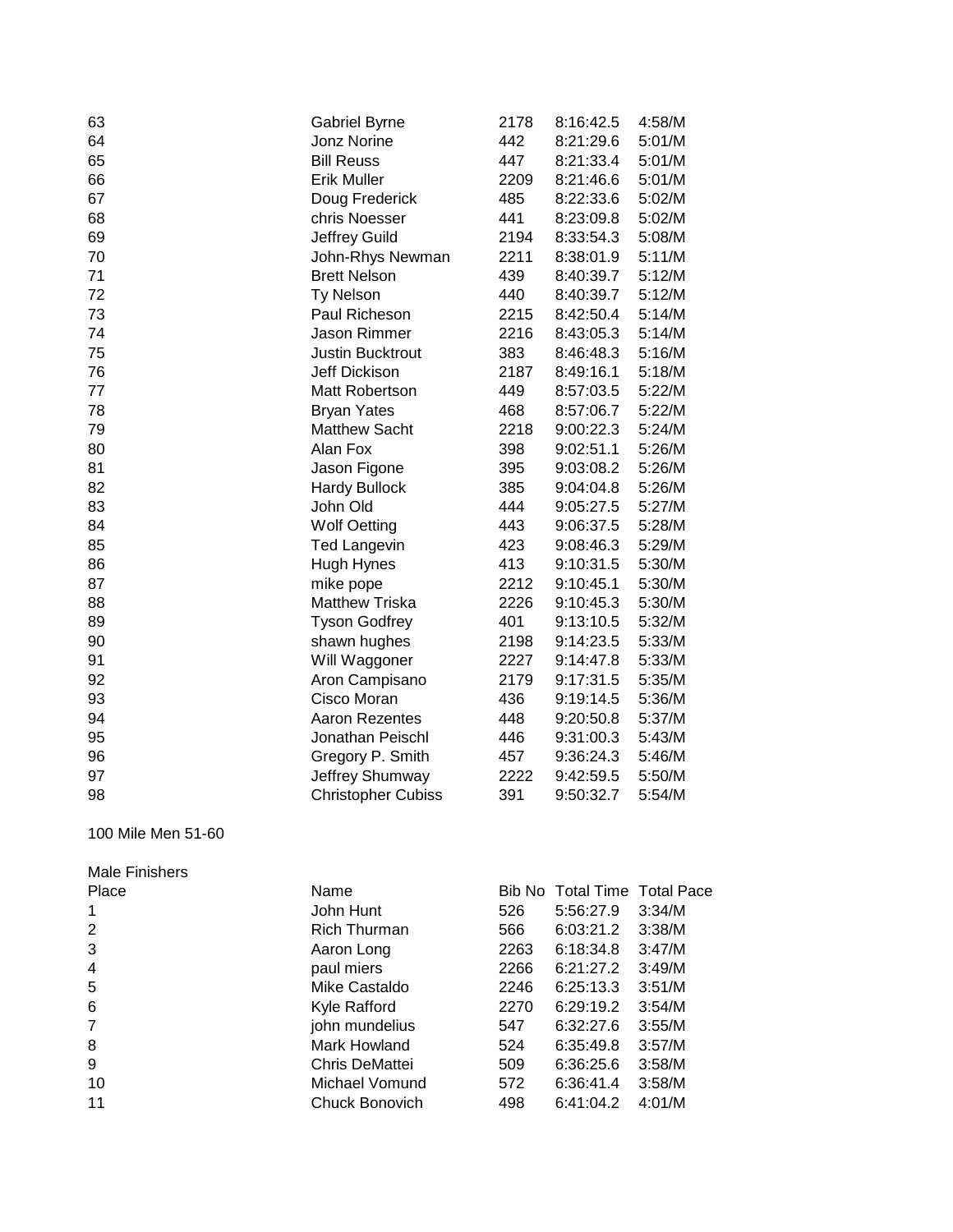| 12 | eric hovland             | 523  | 6:41:58.6 | 4:01/M |
|----|--------------------------|------|-----------|--------|
| 13 | <b>Drew Landers</b>      | 2259 | 6:51:06.2 | 4:07/M |
| 14 | Dave Tricamo             | 567  | 6:55:06.8 | 4:09/M |
| 15 | <b>Robert Goss</b>       | 2252 | 6:56:10.7 | 4:10/M |
| 16 | <b>Erik Week</b>         | 2276 | 6:56:26.2 | 4:10/M |
| 17 | Kurt Stockton            | 2272 | 7:02:13.7 | 4:13/M |
| 18 | Ed Moon                  | 545  | 7:04:54.4 | 4:15/M |
| 19 | Ryosei Kaneko            | 531  | 7:06:27.6 | 4:16/M |
| 20 | Shane Dunleavy           | 510  | 7:10:49.2 | 4:18/M |
| 21 | Paul Niedringhaus        | 548  | 7:11:29.2 | 4:19/M |
| 22 | mark anolik              | 2240 | 7:13:11.4 | 4:20/M |
| 23 | David Tripier            | 568  | 7:15:31.2 | 4:21/M |
| 24 | Jeffrey Kazan            | 532  | 7:17:24.9 | 4:22/M |
| 25 | Evan Adams               | 495  | 7:18:16.4 | 4:23/M |
| 26 | <b>Jeff Sumsion</b>      | 563  | 7:18:36.4 | 4:23/M |
| 27 | <b>Bill Brier</b>        | 503  | 7:21:59.5 | 4:25/M |
| 28 | Adam Pressman            | 2290 | 7:26:00.5 | 4:28/M |
| 29 | <b>Bill Sans</b>         | 556  | 7:26:16.4 | 4:28/M |
| 30 | Craig Lindberg           | 535  | 7:26:32.8 | 4:28/M |
| 31 | Keith Kenworthy          | 2257 | 7:32:38.2 | 4:32/M |
| 32 | Mike Warren              | 575  | 7:33:38.7 | 4:32/M |
| 33 | patrick McLaughlin       | 541  | 7:33:46.5 | 4:32/M |
| 34 | Jeff Tuatini             | 2274 | 7:34:19.7 | 4:33/M |
| 35 | Justin Eatinger          | 2248 | 7:38:46.5 | 4:35/M |
| 36 | <b>Barney Wilson</b>     | 579  | 7:39:32.8 | 4:36/M |
| 37 | Joe Fabris               | 2249 | 7:39:58.2 | 4:36/M |
| 38 | Marc wiseman             | 581  | 7:40:15.2 | 4:36/M |
| 39 | Peter Brisbo             | 2245 | 7:41:44.2 | 4:37/M |
| 40 | Max Thompson             | 565  | 7:44:15.5 | 4:39/M |
| 41 | David Borba              | 499  | 7:45:09.6 | 4:39/M |
| 42 | Markham Connolly         | 507  | 7:46:55.7 | 4:40/M |
| 43 | David Colyer             | 506  | 7:51:57.2 | 4:43/M |
| 44 | Jeffrey Leenhouts        | 534  | 7:53:05.1 | 4:44/M |
| 45 | Ron Hansen               | 2253 | 7:54:22.7 | 4:45/M |
| 46 | chris anderson           | 2239 | 7:57:55.7 | 4:47/M |
| 47 | James Hunter             | 527  | 7:59:36.5 | 4:48/M |
| 48 | jim atkinson             | 496  | 8:00:11.4 | 4:48/M |
| 49 | Paul Randall             | 551  | 8:05:08.6 | 4:51/M |
| 50 | Michael Uhler            | 570  | 8:09:42.8 | 4:54/M |
| 51 | <b>Mitchell Bramlett</b> | 501  | 8:13:43.3 | 4:56/M |
| 52 | dave montgomery          | 544  | 8:16:41.5 | 4:58/M |
| 53 | Josh Josephson           | 530  | 8:18:32.8 | 4:59/M |
| 54 | Marcelo Quiroz           | 2269 | 8:18:45.8 | 4:59/M |
| 55 | Daniel Goldsmith         | 516  | 8:19:18.7 | 5:00/M |
| 56 | Dan Lee                  | 2261 | 8:20:44.5 | 5:00/M |
| 57 | Kevin Marshall           | 2264 | 8:24:40.4 | 5:03/M |
| 58 | Robert Hollister         | 522  | 8:28:25.6 | 5:05/M |
| 59 | Mark Mayfield            | 540  | 8:34:25.7 | 5:09/M |
| 60 | Jeffrey Bramlett         | 502  | 8:40:21.8 | 5:12/M |
| 61 | <b>Fred Flores</b>       | 511  | 8:40:56.2 | 5:13/M |
| 62 | Jon McNeill              | 542  | 8:45:33.7 | 5:15/M |
| 63 | todd huckins             | 525  | 8:46:37.1 | 5:16/M |
|    |                          |      |           |        |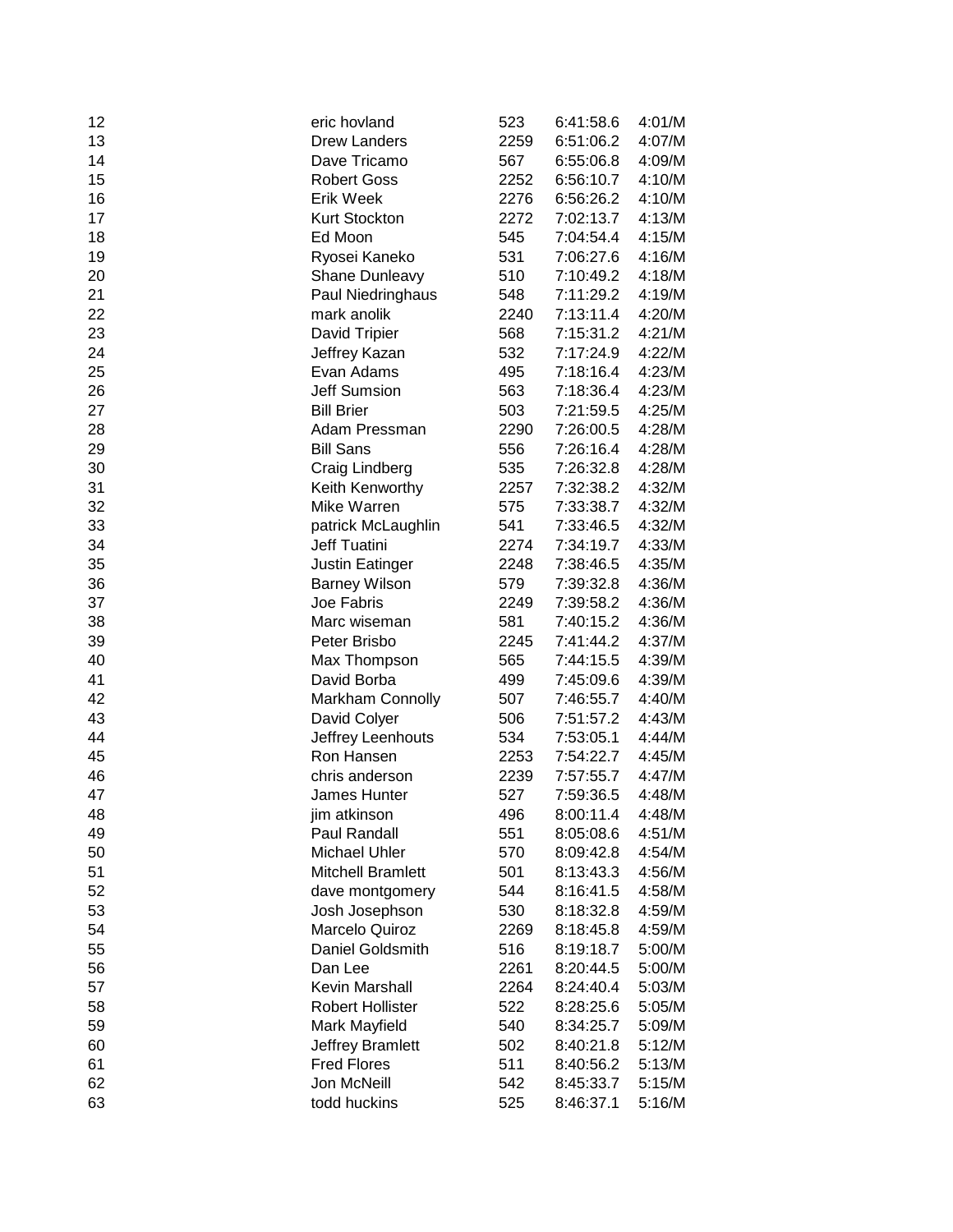| 64 | <b>Richard Reynolds</b> | 553  | 8:46:37.3 | 5:16/M |
|----|-------------------------|------|-----------|--------|
| 65 | Wilk von Gustedt        | 573  | 8:48:18.9 | 5:17/M |
| 66 | Mark Mastoras           | 539  | 9:03:51.2 | 5:26/M |
| 67 | <b>Prashant Singh</b>   | 560  | 9:05:44.9 | 5:27/M |
| 68 | <b>Marty Crosley</b>    | 2247 | 9:06:13.1 | 5:28/M |
| 69 | <b>Tom Strause</b>      | 562  | 9:08:22.3 | 5:29/M |
| 70 | Britt von Thaden        | 574  | 9:14:58.3 | 5:33/M |
| 71 | Michael Schaller        | 557  | 9:18:21.5 | 5:35/M |
| 72 | Roger Mankus            | 537  | 9:20:43.1 | 5:36/M |
| 73 | <b>Matthew Smith</b>    | 561  | 9:23:24.8 | 5:38/M |
| 74 | john yanni Yanni        | 2019 | 9:25:49.6 | 5:39/M |
| 75 | Jeffrey A. Leonard      | 2262 | 9:35:08.8 | 5:45/M |
| 76 | <b>Charles Husome</b>   | 528  | 9:38:01.8 | 5:47/M |
| 77 | hermann Neudert         | 2268 | 9:40:04.1 | 5:48/M |
| 78 | <b>Gregory Francis</b>  | 513  | 9:40:48.5 | 5:48/M |

100 Mile Men 61 & Over

| <b>Male Finishers</b> |                       |      |                              |        |
|-----------------------|-----------------------|------|------------------------------|--------|
| Place                 | Name                  |      | Bib No Total Time Total Pace |        |
| 1                     | Dave McGrath          | 594  | 6:04:34.5                    | 3:39/M |
| $\overline{2}$        | Paul Koopmans         | 591  | 6:12:06.3                    | 3:43/M |
| 3                     | george smith          | 595  | 6:29:30.1                    | 3:54/M |
| 4                     | Mark Haley            | 588  | 6:41:18.6                    | 4:01/M |
| 5                     | <b>Thomas Arnold</b>  | 583  | 6:56:19.2                    | 4:10/M |
| 6                     | <b>Frank Winters</b>  | 598  | 7:01:49.9                    | 4:13/M |
| $\overline{7}$        | <b>Frank Demling</b>  | 585  | 7:10:35.4                    | 4:18/M |
| 8                     | <b>JIM GENTES</b>     | 2283 | 7:17:56.9                    | 4:23/M |
| 9                     | <b>Kevin Willitts</b> | 597  | 7:29:21.5                    | 4:30/M |
| 10                    | paul falvey           | 2281 | 7:42:08.5                    | 4:37/M |
| 11                    | <b>Rick Sutton</b>    | 596  | 8:07:50.5                    | 4:53/M |
| 12                    | bob fetherston        | 2282 | 8:19:26.2                    | 5:00/M |
| 13                    | greg edwards          | 586  | 8:21:57.8                    | 5:01/M |
| 14                    | George Cruz           | 2280 | 9:11:21.8                    | 5:31/M |
| 15                    | michael haskins       | 589  | 9:42:26.2                    | 5:49/M |

100 Mile Pro Women

| <b>Female Finishers</b> |
|-------------------------|
|-------------------------|

| Place | Name             |      | Bib No Total Time Total Pace |        |
|-------|------------------|------|------------------------------|--------|
|       | Olivia Dillon    | 2021 | 6:16:55.8                    | 3:46/M |
| 2     | Katerina Nash    | 46   | 6:24:05.3                    | 3:50/M |
| 3     | Serena Gordon    | 2022 | 6:24:18.7                    | 3:51/M |
| 4     | Sammi Runnels    | 2027 | 6:36:19.7                    | 3:58/M |
| 5     | Lisa Cordova     | 42   | 6:37:38.7                    | 3:59/M |
| 6     | Robin Farina     | 43   | 6:39:49.3                    | 4:00/M |
| 7     | Caroline Nolan   | 2024 | 6:51:55.9                    | 4:07/M |
| 8     | Sarah Sturm      | 2028 | 6:56:21.5                    | 4:10/M |
| 9     | <b>Ruby West</b> | 47   | 6:58:21.9                    | 4:11/M |
| 10    | Amy Cameron      | 41   | 6:59:20.4                    | 4:12/M |
| 11    | Kathryn Hicks    | 2023 | 7:02:13.4                    | 4:13/M |
| 12    | Laura Winberry   | 2030 | 7:17:24.4                    | 4:22/M |
|       |                  |      |                              |        |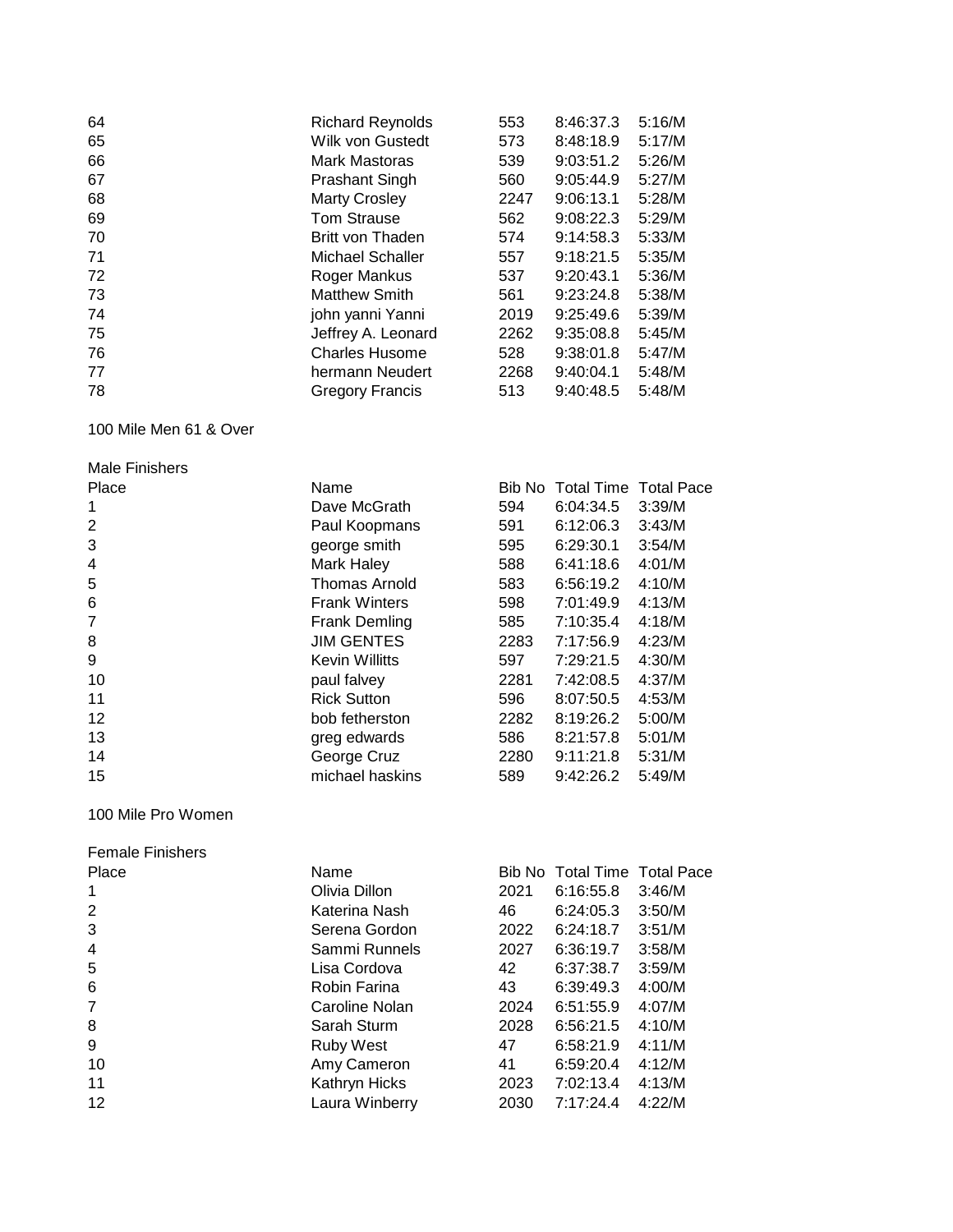| 13 | Megan Ruble     |    | 2026 7:39:05.6 4:35/M |  |
|----|-----------------|----|-----------------------|--|
| 14 | Meredith Miller | 45 | 8:28:28.8 5:05/M      |  |

100 Mile Women 30 & Under

| <b>Female Finishers</b> |                         |      |                              |  |
|-------------------------|-------------------------|------|------------------------------|--|
| Place                   | Name                    |      | Bib No Total Time Total Pace |  |
| $\mathbf{1}$            | Dana Ludington          | 2085 | 8:59:56.1 5:24/M             |  |
| 2                       | Ellen Everidge          |      | 125 9:01:13.1 5:25/M         |  |
| 3                       | <b>Esther Adelstein</b> | 2084 | 9:20:08.8 5:36/M             |  |
| $\overline{4}$          | Leslie Pace             |      | 2086 9:27:26.3 5:40/M        |  |

100 Mile Women 31-40

| <b>Female Finishers</b> |                       |        |                              |        |
|-------------------------|-----------------------|--------|------------------------------|--------|
| Place                   | Name                  | Bib No | <b>Total Time Total Pace</b> |        |
| 1                       | Michele DeLia         | 2160   | 6:23:34.9                    | 3:50/M |
| $\overline{2}$          | Jennifer Schwarz      | 2167   | 6:53:21.4                    | 4:08/M |
| 3                       | <b>Sumer Crow</b>     | 180    | 7:12:57.7                    | 4:20/M |
| 4                       | Rebecca Hatt          | 2161   | 7:17:22.4                    | 4:22/M |
| 5                       | Suzie Snyder          | 189    | 7:19:02.8                    | 4:23/M |
| 6                       | shannon howell        | 2163   | 7:22:01.3                    | 4:25/M |
| 7                       | Wilhelmina Zuckerman  | 193    | 7:28:01.6                    | 4:29/M |
| 8                       | Laryssa Temnycky      | 190    | 7:44:18.5                    | 4:39/M |
| 9                       | Alexandra Yakovleva   | 2170   | 7:48:03.2                    | 4:41/M |
| 10                      | Sarah Krammen         | 2164   | 7:54:20.8                    | 4:45/M |
| 11                      | Andrea Turner         | 2169   | 7:57:08.2                    | 4:46/M |
| 12                      | Alicen Kershaw        | 183    | 8:11:40.2                    | 4:55/M |
| 13                      | <b>Becky Siegal</b>   | 188    | 8:15:13.9                    | 4:57/M |
| 14                      | <b>Audrey Biehle</b>  | 178    | 8:17:17.9                    | 4:58/M |
| 15                      | Liia Sarjakoski       | 186    | 8:17:45.5                    | 4:59/M |
| 16                      | Kate McGrogan         | 2165   | 8:20:47.5                    | 5:00/M |
| 17                      | Liz Barcheck          | 177    | 8:25:30.2                    | 5:03/M |
| 18                      | caetie ofiesh         | 2025   | 8:25:30.5                    | 5:03/M |
| 19                      | Liz Whiteley          | 191    | 8:30:53.5                    | 5:07/M |
| 20                      | <b>Brooke Summers</b> | 2168   | 8:34:38.0                    | 5:09/M |
| 21                      | haley Cutter          | 2159   | 8:40:03.2                    | 5:12/M |
| 22                      | Alexandra Higgins     | 2162   | 8:43:43.4                    | 5:14/M |
| 23                      | Erica Schwanke        | 187    | 8:51:53.6                    | 5:19/M |
| 24                      | <b>Ivy Young</b>      | 192    | 9:07:08.9                    | 5:28/M |
| 25                      | Elisabeth Johnson     | 182    | 9:18:01.6                    | 5:35/M |
| 26                      | Natalie Atoms         | 2156   | 9:24:50.4                    | 5:39/M |

#### 100 Mile Women 41-50

| <b>Female Finishers</b> |                  |      |                              |        |
|-------------------------|------------------|------|------------------------------|--------|
| Place                   | Name             |      | Bib No Total Time Total Pace |        |
|                         | Amy Thornquist   | 482  | $6:43:22.3$ 4:02/M           |        |
| 2                       | Erin Avery       | 473. | 7:25:16.7 4:27/M             |        |
| 3                       | Michelle Morrill | 477  | 7:25:16.8 4:27/M             |        |
| $\overline{4}$          | Samantha Shields | 2238 | 7:44:47.3                    | 4:39/M |
| -5                      | Shanna Sauer     | 481  | 7:46:28.6                    | 4:40/M |